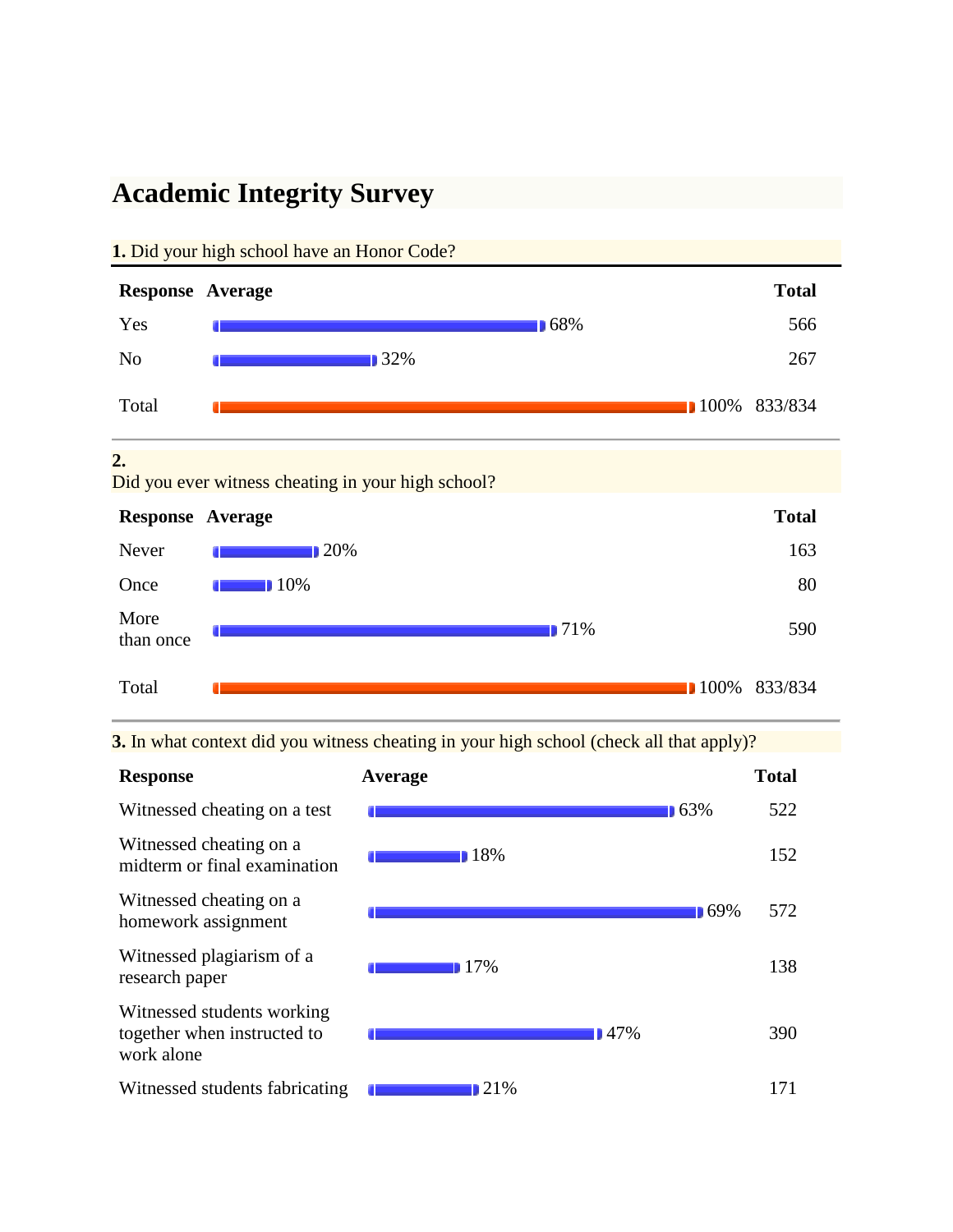data in a lab setting



**7.** If you did cheat, in what context? (Check all that apply.)

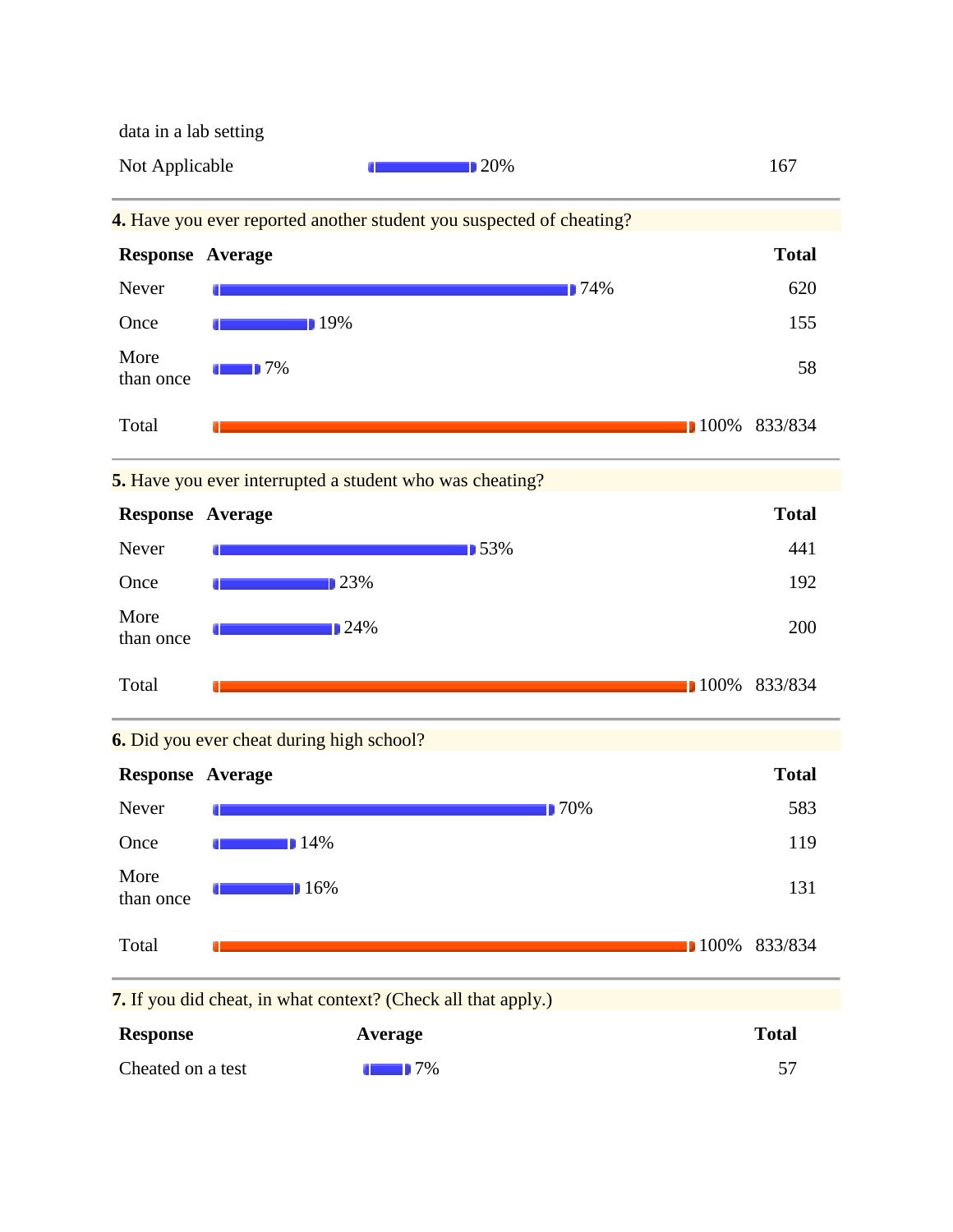| Cheated on a midterm or final<br>examination                    | $\blacksquare$ 1%  |      | 7   |
|-----------------------------------------------------------------|--------------------|------|-----|
| Plagiarized a research paper                                    | $\blacksquare$ 0%  |      | 3   |
| Cheated on a homework<br>assignment                             | $\blacksquare$ 21% |      | 178 |
| Worked with another student<br>when instructed to work<br>alone | $15\%$             |      | 123 |
| Fabricated data in a lab<br>setting                             | $\blacksquare$ 3%  |      | 28  |
| Not Applicable                                                  |                    | 170% | 581 |

**8.** Have you ever done the following in high school? (Check all that apply)

| <b>Response</b>                                                                                  | <b>Average</b>    |            | <b>Total</b>   |
|--------------------------------------------------------------------------------------------------|-------------------|------------|----------------|
| Forged a teacher's<br>signature (i.e. on a hall<br>pass)                                         | $\blacksquare$ 1% |            | 9              |
| Forged a parental<br>signature (i.e. for an<br>absence excuse, late<br>slip, or permission slip) | 15%               |            | 126            |
| Signed in the roll call<br>for another student who<br>missed class                               | $\blacksquare$ 2% |            | 18             |
| Falsified data for a lab<br>experiment                                                           | 15%               |            | 44             |
| Faked a lab experiment<br>completely                                                             | $\blacksquare$ 0% |            | $\overline{4}$ |
| Lied to protect another<br>student who had cheated                                               | $\blacksquare$ 5% |            | 38             |
| None of the above                                                                                |                   | <b>78%</b> | 648            |
| 9.                                                                                               |                   |            |                |

Which of the following actions do you consider to be dishonest?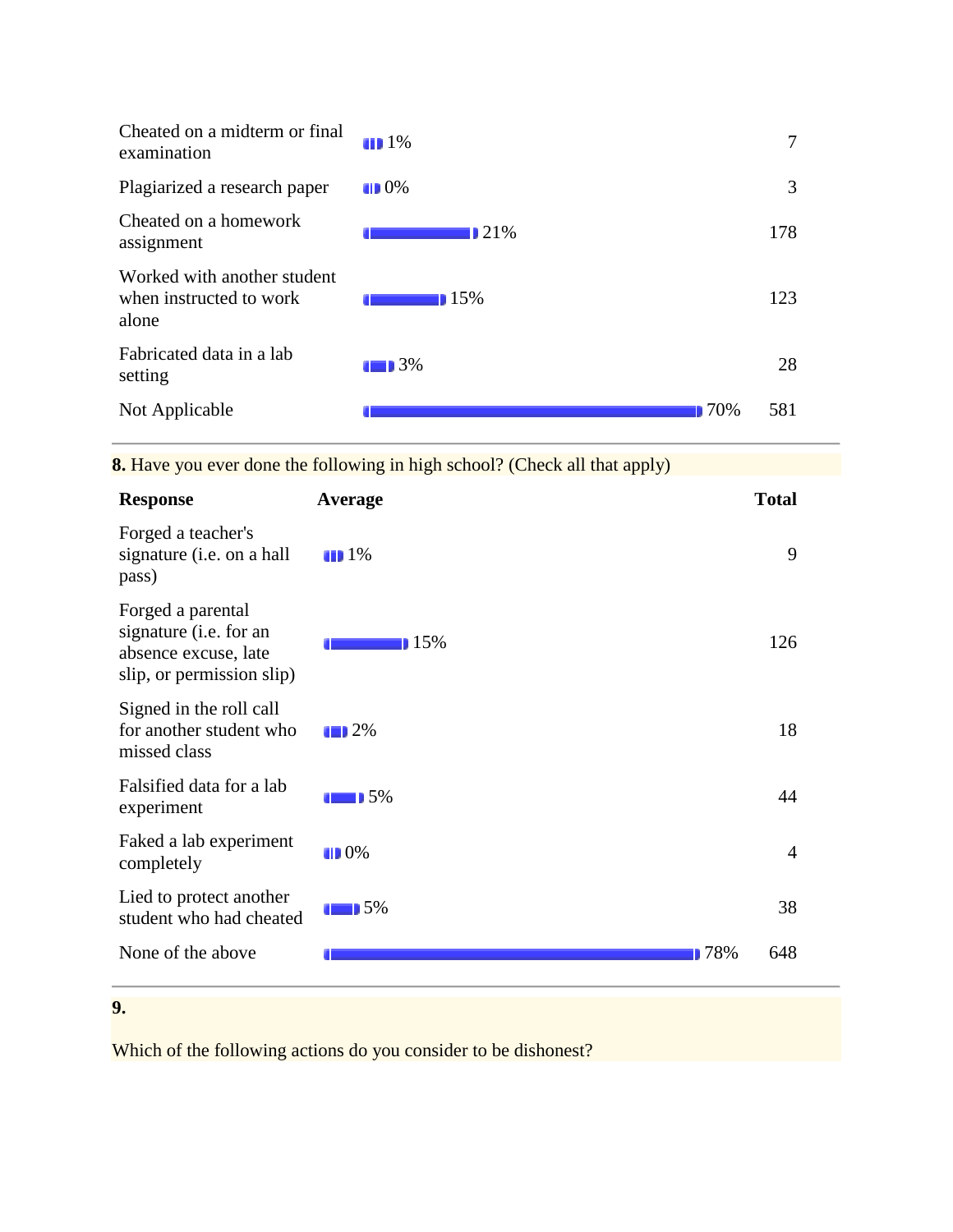| <b>Response</b>                                                                                        | Average |             | <b>Total</b> |
|--------------------------------------------------------------------------------------------------------|---------|-------------|--------------|
| Forging a<br>teacher's<br>signature                                                                    |         | <b>98%</b>  | 817          |
| Forging a<br>parent's<br>signature                                                                     | 0       | 191%        | 759          |
| Cheating on<br>a<br>homework<br>assignment                                                             |         | <b>89%</b>  | 742          |
| Cheating on<br>a test                                                                                  |         | <b>98%</b>  | 818          |
| Cheating on<br>a midterm<br>or final<br>examination                                                    |         | <b>199%</b> | 827          |
| Fabricating<br>lab data                                                                                |         | <b>193%</b> | 774          |
| Completely<br>faking a lab<br>experiment                                                               |         | ■ 96%       | 803          |
| Plagiarizing<br>a paper or<br>other<br>written<br>assignment                                           | 0       | ■98%        | 821          |
| Working<br>with<br>another<br>student on<br>an<br>assignment<br>when<br>instructed<br>to work<br>alone |         | ■ 84%       | 699          |
| Signing in<br>the roll call<br>for another                                                             |         | <b>194%</b> | 782          |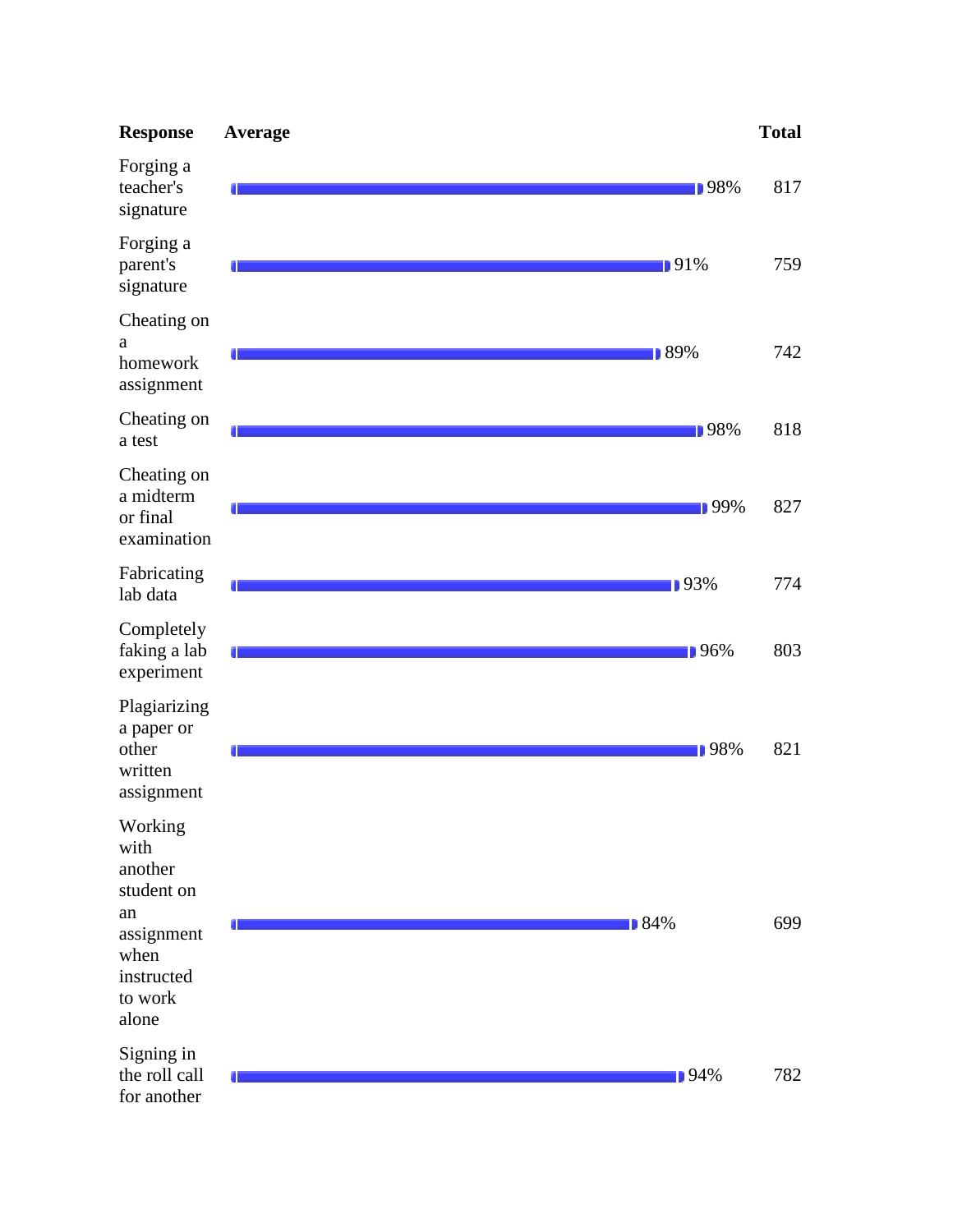| student who<br>missed<br>class                                |         |     |
|---------------------------------------------------------------|---------|-----|
| Lying to<br>protect<br>another<br>student                     | 189%    | 740 |
| Lying about<br>why you<br>were late<br>with an<br>assignment  | ■ 94%   | 787 |
| Lying about<br>why you<br>didn't<br>complete an<br>assignment | 195%    | 793 |
| Lying about<br>why you<br>were absent                         | $192\%$ | 765 |

# **10.**

For items 10-24, please evaluate how dishonest you think each action is based on the options given (very dishonest, dishonest but I do it anyway, and not dishonest).

Forging a teacher's signature.

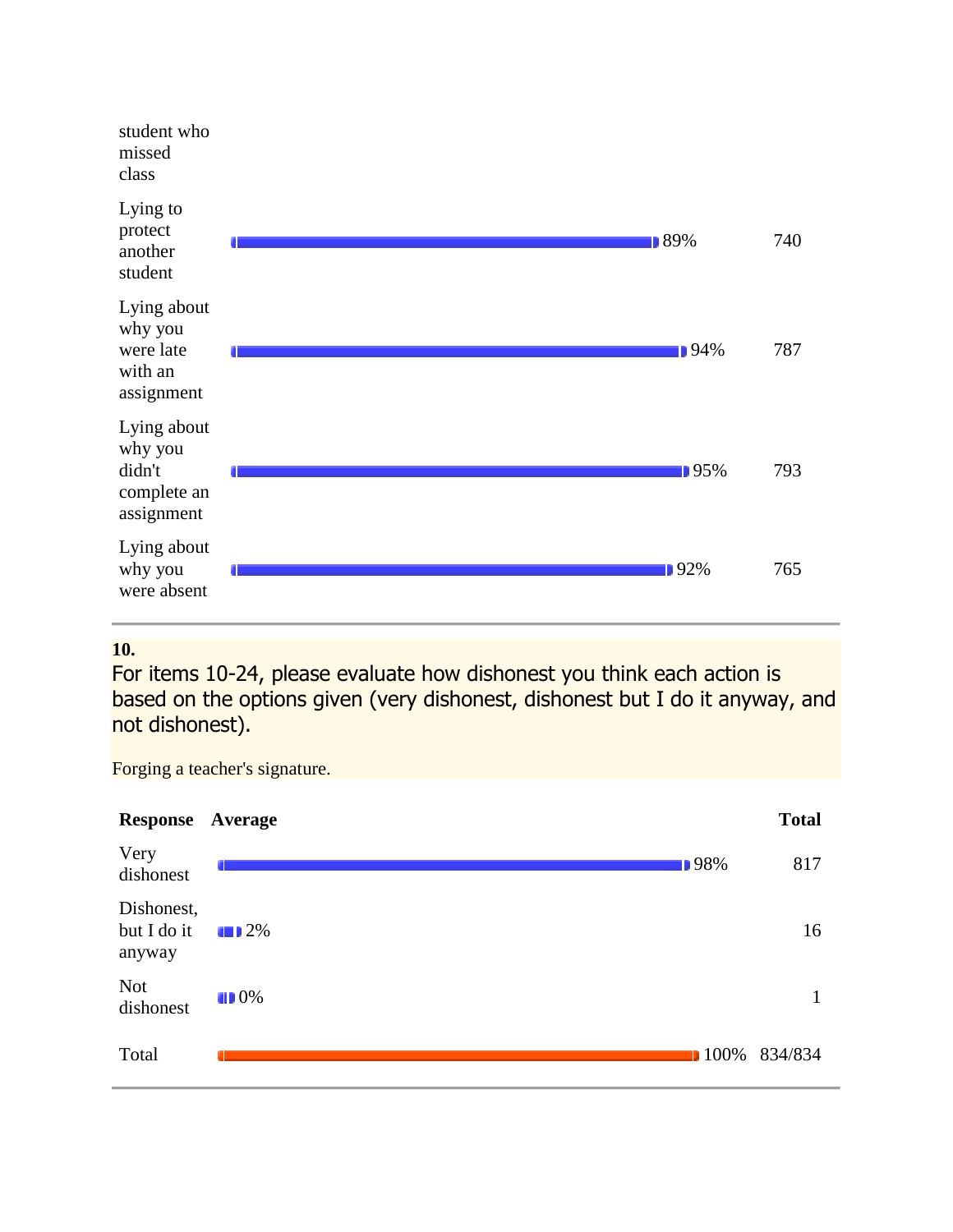#### **11.**

Forging an administrator's signature.



### **12.**

Cheating on a homework assignment.

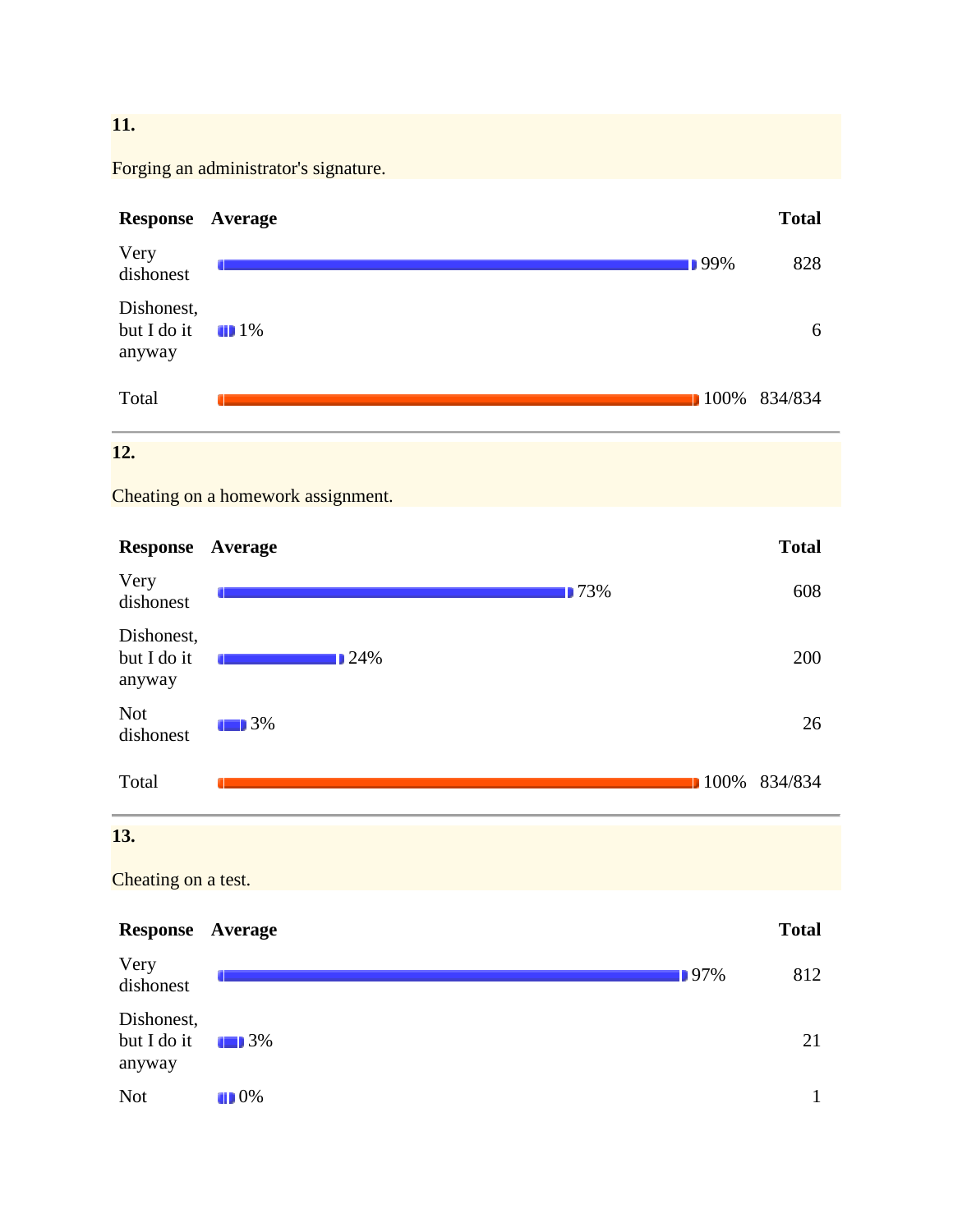dishonest



Cheating on a midterm or final examination.



# **15.**

Fabricating lab data.



Completely faking a lab experiment.

| <b>Response Average</b> |         | <b>Total</b> |
|-------------------------|---------|--------------|
| Very<br>dishonest       | $197\%$ | 813          |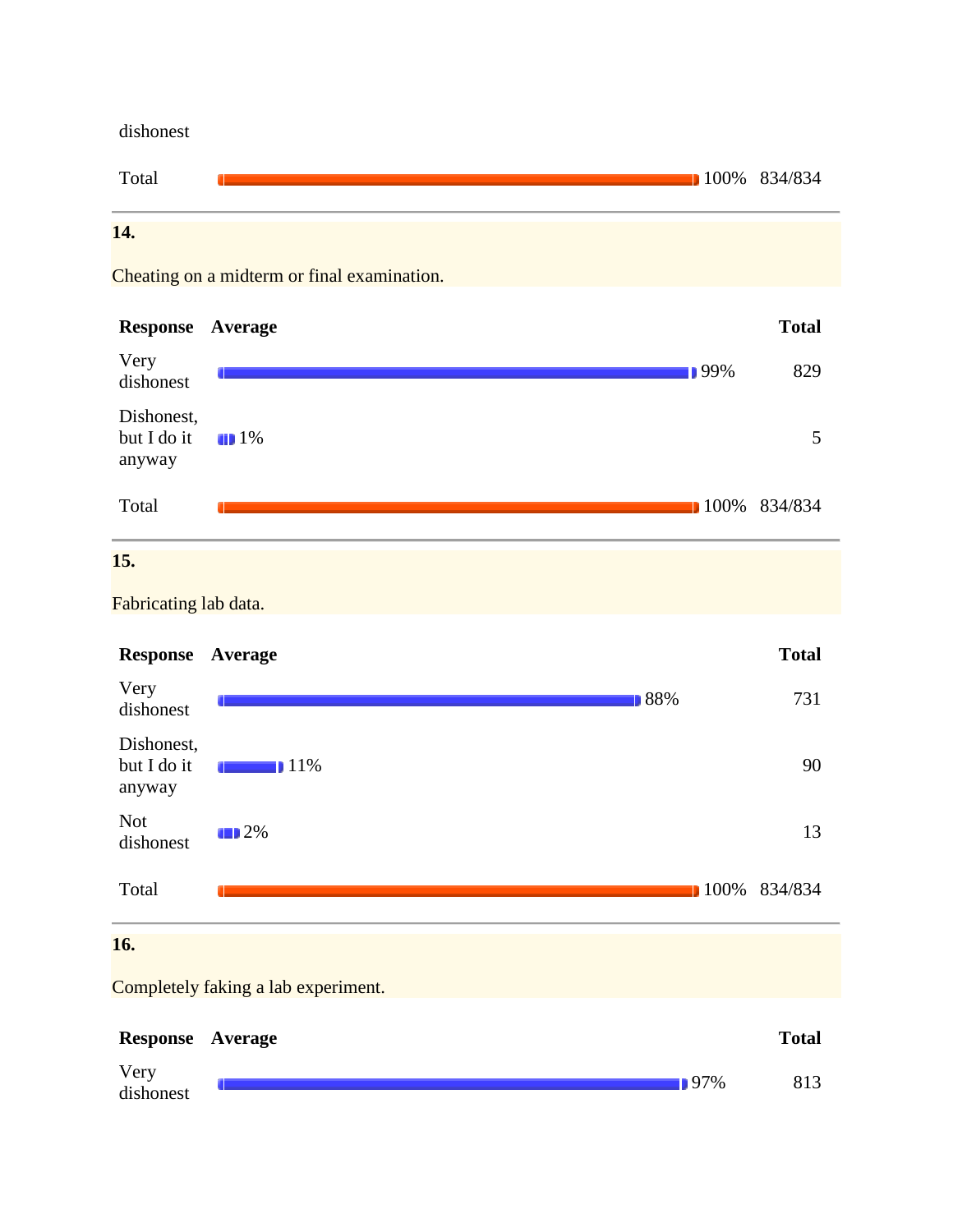| Dishonest,<br>but I do it $\Box$ 1%<br>anyway |                   | 12           |
|-----------------------------------------------|-------------------|--------------|
| Not<br>dishonest                              | $\blacksquare$ 1% | $\mathbf Q$  |
| Total                                         |                   | 100% 834/834 |
|                                               |                   |              |

#### **17.**

Plagiarizing a paper or written assignment.



# **18.**

Working with another student when instructed to work alone.

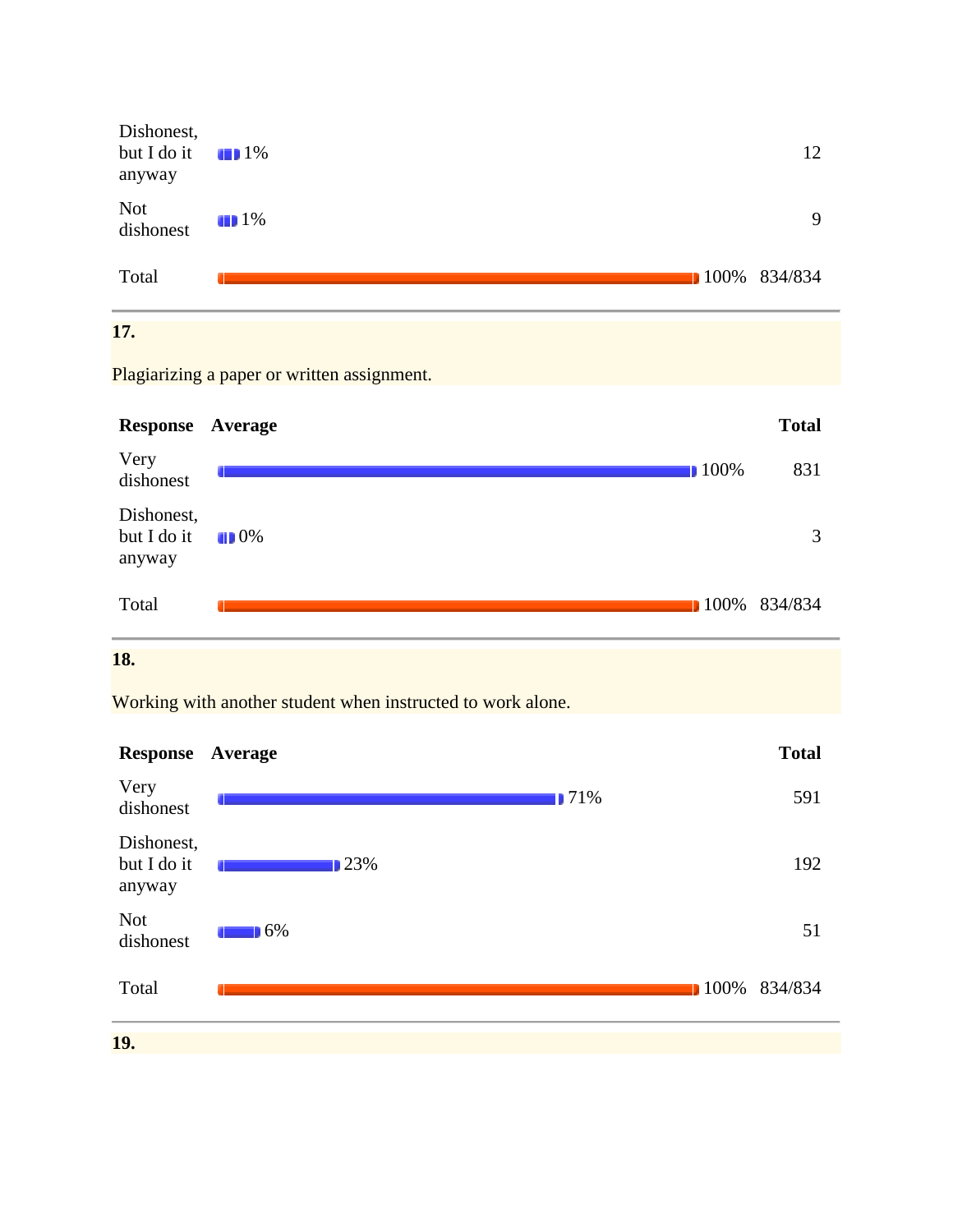Signing in for another student who missed class.



# **20.**

Lying to protect another student.



Lying to get an extension on an assignment.

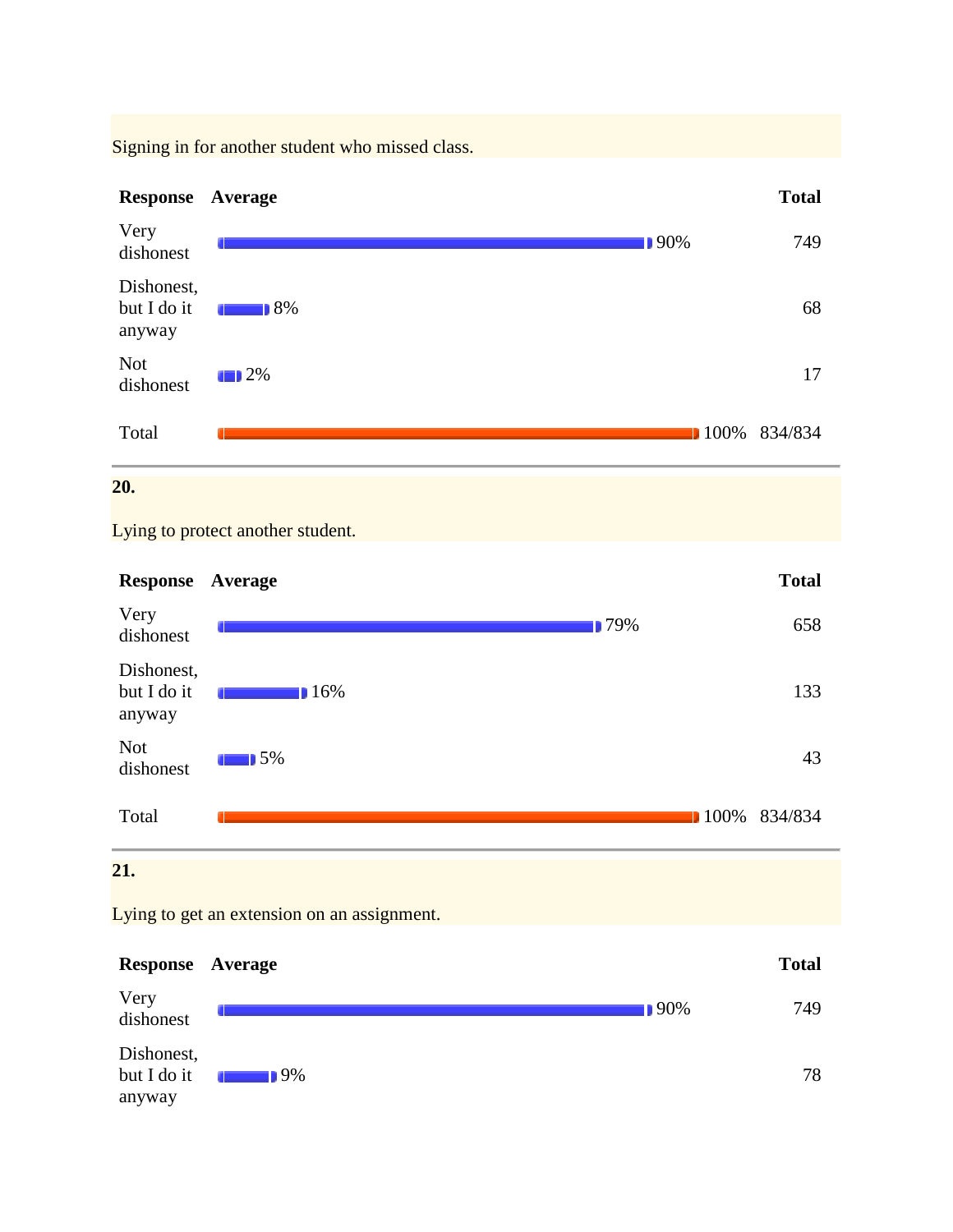

Lying about why you turned in an assignment late.



#### **23.**

Lying about why you were absent.



#### **24.**

What other types of cheating or dishonesty have you witnessed or participated in during high school that has not been asked about in this survey? Please enter "none" or "not applicable" if there are none.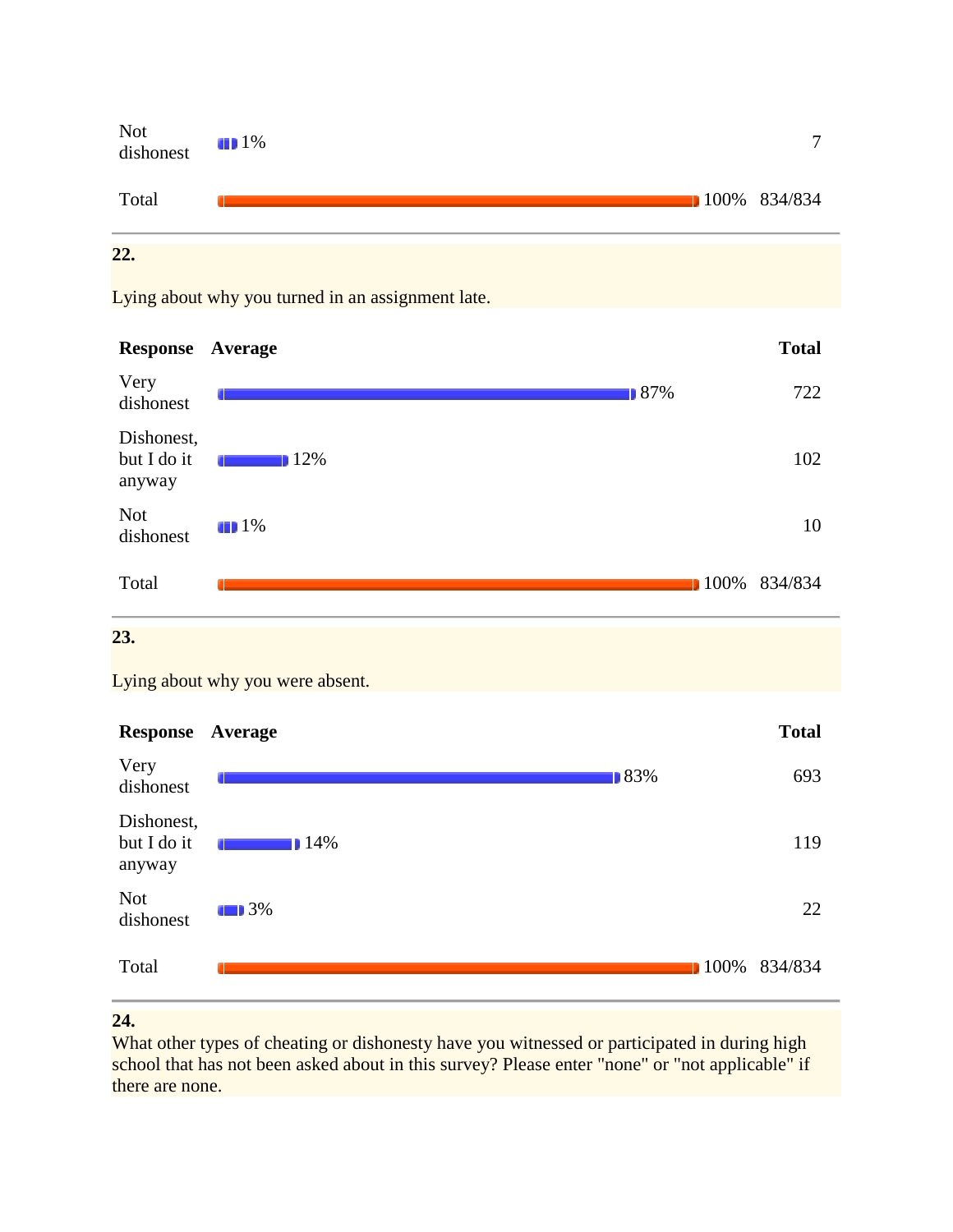| #              | <b>Response</b>                                                                                                                                                                                                                                                                                                                                                                                              |
|----------------|--------------------------------------------------------------------------------------------------------------------------------------------------------------------------------------------------------------------------------------------------------------------------------------------------------------------------------------------------------------------------------------------------------------|
| $\mathbf{1}$   | "none"                                                                                                                                                                                                                                                                                                                                                                                                       |
| $\overline{2}$ | "not applicable"                                                                                                                                                                                                                                                                                                                                                                                             |
| $\mathbf{1}$   | A person at my school stole a test and sold the answers to student. It was so<br>dishonest.                                                                                                                                                                                                                                                                                                                  |
| $\mathbf{1}$   | A student wrote the answers to the questions on the classroom table prior to<br>taking the test.                                                                                                                                                                                                                                                                                                             |
| $\mathbf{1}$   | All cheating and dishonesty that I've witnessed has been covered.                                                                                                                                                                                                                                                                                                                                            |
| $\mathbf{1}$   | Being dishonest about why an assignment was not turned in ("I left it in the<br>dorm, I'll run back and get it at lunch") and getting extra time to complete it.                                                                                                                                                                                                                                             |
| $\mathbf{1}$   | Cell Phone use such as sending pictures of tests and assaignments.                                                                                                                                                                                                                                                                                                                                           |
| $\mathbf{1}$   | cheating is bad                                                                                                                                                                                                                                                                                                                                                                                              |
| $\mathbf{1}$   | Cheating on a placement exam is dishonest. Having someone else do your work<br>and having someone pretty much write a draft for you for different types of SAT<br>essays is dishonest and are things i have heard of being done in high school.                                                                                                                                                              |
| $\mathbf{1}$   | Cheating on moodle tools. many students had gone onto one person moodle<br>account and taken the worked that said student had uploaded. the work was<br>copied it and handed in by the other students as well as the person who did the<br>work.                                                                                                                                                             |
| $\mathbf{1}$   | Cheating on tests, quizzes, and homework so that students' grades are high<br>enough to make them eligible to play sports.                                                                                                                                                                                                                                                                                   |
| $\mathbf{1}$   | Claiming, in a group project, that you contributed even when you did not.                                                                                                                                                                                                                                                                                                                                    |
| $\mathbf{1}$   | Copying/using information from another peer's essay. (Witnessed, did not<br>participate.)                                                                                                                                                                                                                                                                                                                    |
| $\mathbf{1}$   | During high school, I have witnessed students lying about how much of a group<br>project they completed. For instance, some students lie about doing more in a<br>group project than they truly did.                                                                                                                                                                                                         |
| $\mathbf{1}$   | Faking Sickness or other conditions to miss an examination.                                                                                                                                                                                                                                                                                                                                                  |
| $\mathbf{1}$   | Forging service hours                                                                                                                                                                                                                                                                                                                                                                                        |
| $\mathbf{1}$   | Friend told me he cheated on his SATs                                                                                                                                                                                                                                                                                                                                                                        |
| 1              | I did witness other students breaking school rules other than cheating, we were<br>not allowed to smoke on campus and I know students that smoked. I know<br>students that left campus when they were not suppose to be off campus. I myself<br>broke a school rule that stated that even while we were off campus we had to<br>maintain our schools codes and rules at all times, and i was caught behaving |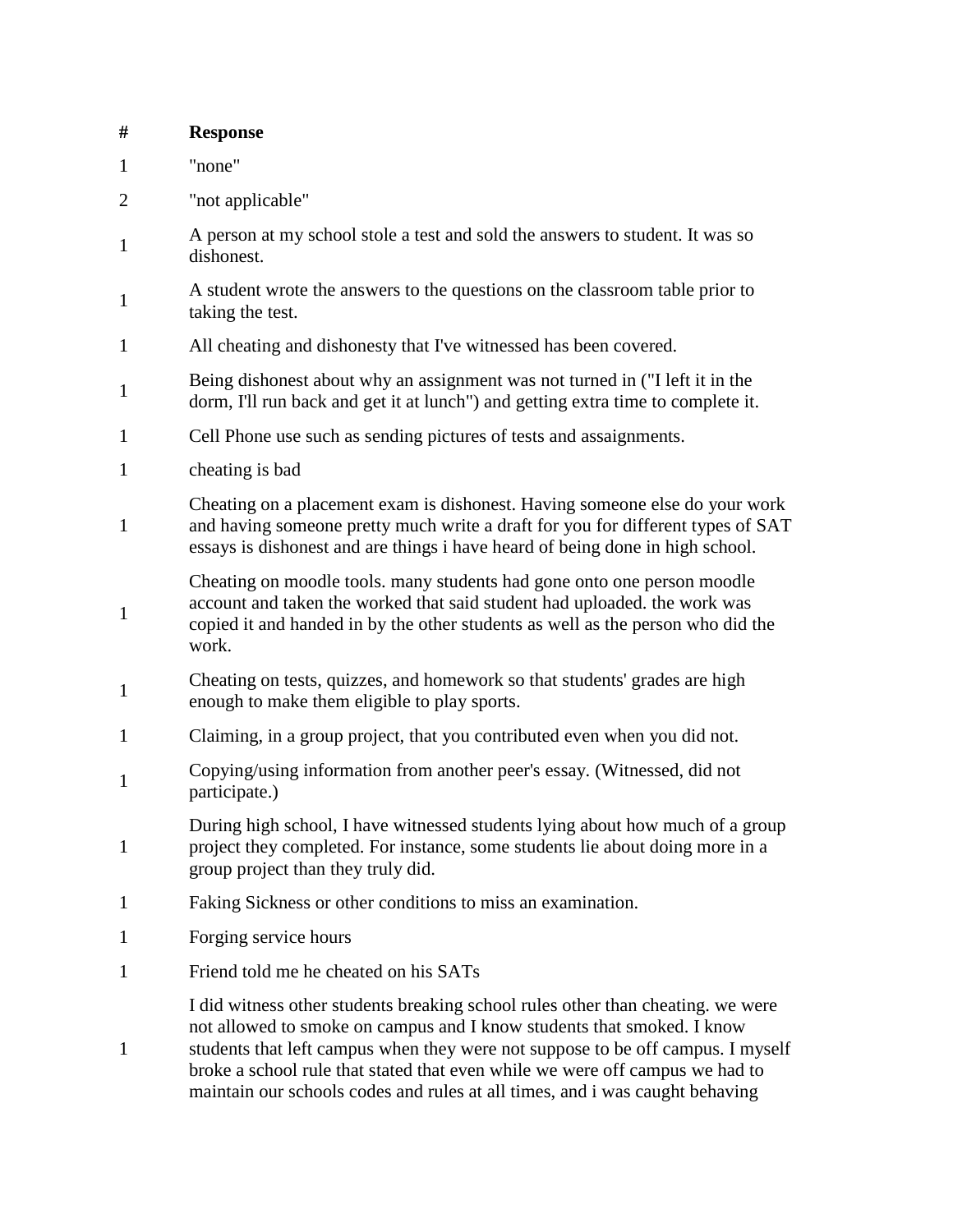badly on a golf course.

1

1

1

- 1 I have seen a few students lie about why their paper was not printed in time for class
- 1 I have seen people turn in essays or assignements that were completed by students who were a year ahead of them but that they were friends with.
- 1 I have witness people stealing from the high school cafeteria, when they were able to purchase food.

I have witnessed cheating on standardized tests (SAT and ACT) and New York State Regents Exams. I do regret not reporting any of it (I blame the complexity of the system. I felt that if I reported the cheating, my scores, which I rightfully earned, never even considering cheating, would be jeopardized. If I caught people cheating off of my exams, I would cover my paper and they would know to stop.) Let it be noted that although cheating is rampant in my high school, I never got involved in it.

- I have witnessed filling in bubbles on scantron sheets after test was handed back and then the student told th teacher the scantron had made an error to get the points back.
- 1 I have witnessed many students take advantage of the flawed extended time system at my school.
- 1 I have witnessed people skipping class.
- 1 I have witnessed people taking credit for group projects that they did not contribute to.
- 1 I have witnessed people texting for test or quiz answered, and a boy in my English class would have Spark Notes open on his phone during "reading checks."

I have witnessed students asking teachers questions during exams in order to slyly get answers or just way too much assistance in forming their answers. I have also witnessed students who claim they cannot finish tests within the given class period, and then they look up the answers and come back to finish the test after school.

- 1 I have witnessed students pay other students to complete assignments/papers for them. I have reported these actions as I have seen them take place.
- 1 I have witnessed students putting their name on a group project or assignment when they have not contributed in any way. I consider this to be cheating as well.
- 1 I have witnessed students skip class or school on the day of a test in order to continue studying and get answers from their friends.I have also witnessed students turn in papers that they had written in past years for new writing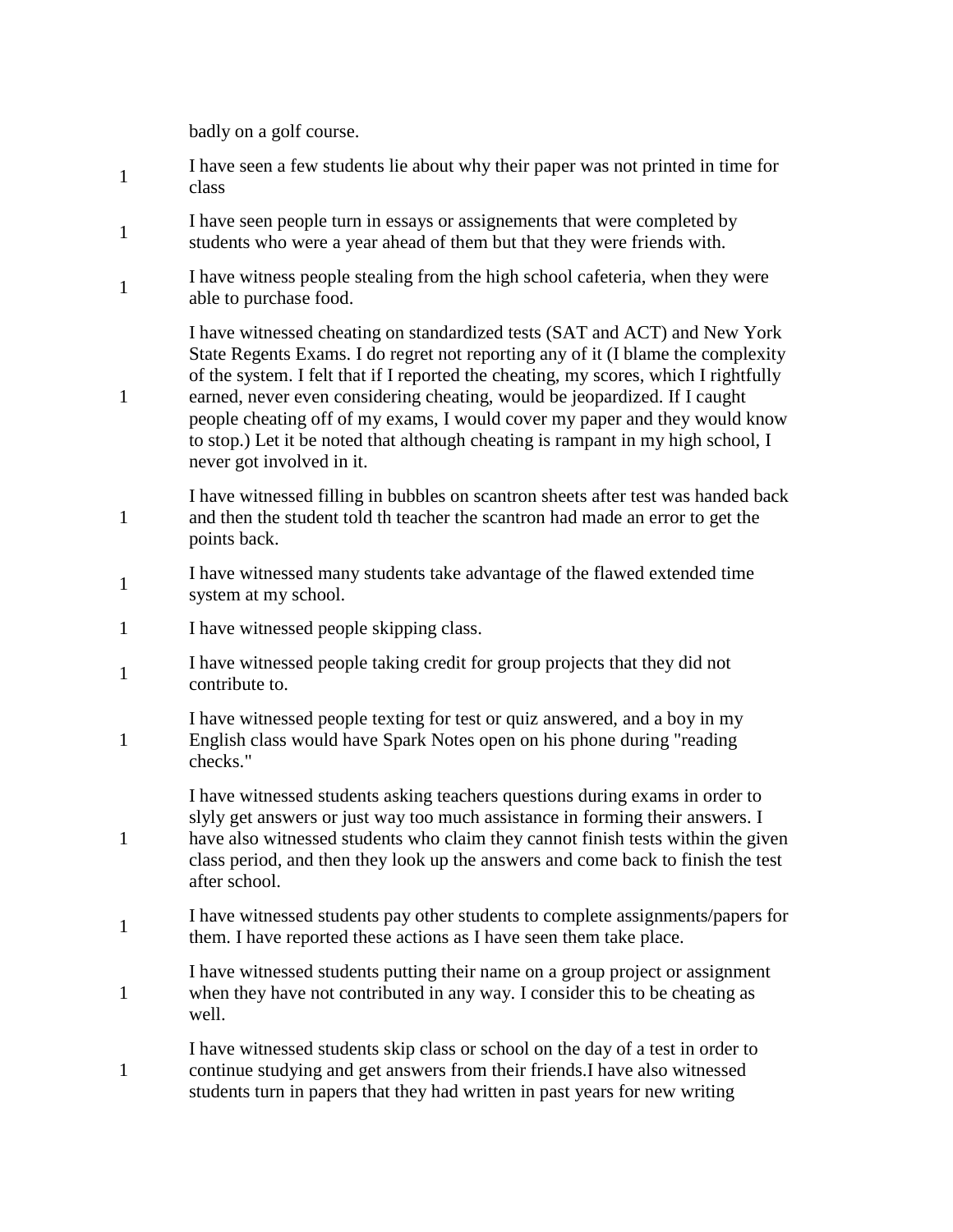assignments .

1 I have wittnessed fake notes for doctors appointments in order to leave school from both students and parents 1 i let others copy my homework and test answers 1 I noticed a lot of plagiarism, not just of essays, but of other students downloading stuff like powerpoints and videos off the internet and using them as their own. However, none of them (to my knowledge) were ever caught. 1 I witnessed extensive copying of homework assignments. 1 I witnessed people checking over answers. They did all the work individually and then asked people and me if we got the same answers on a take home quiz. We were allowed to work together but not just exchange answers. 1 I've seen students cheat on oral examinations. 1 I've signed forms for my parents with my parents permission. Never really important forms, but late slips and such when my parents weren't available to sign it. 1 I've witnessed students in an earlier section of a class telling students in a later section what essay questions are asked on tests. 1 I've witnessed texting during examinations. I thought as long as i wasn't doing it or it didn't affect my exam i wouldn't be bothered by it. 1 In high school, I saw a number of students use their phones in order to cheat on tests. 1 In my school, oftentimes, students skip school on the day that papers/projects/tests/assignments are due. They fake sick so that they get an extension on the due dates. 1 Kids telling other kids what types of questions were on a test they took, before the other kid has taken the test. 1 Knowing the answers before the questions are given. 1 Letting a teacher think they had done the homework when they had in fact not done so. 1 Lying about the directions given by a teacher or faculty member to another teacher (a substitute, for instance) 1 Lying to classmates about what an assignment was as a means of sabotage. 1 lying to leave class early 1 Lying why you were late to school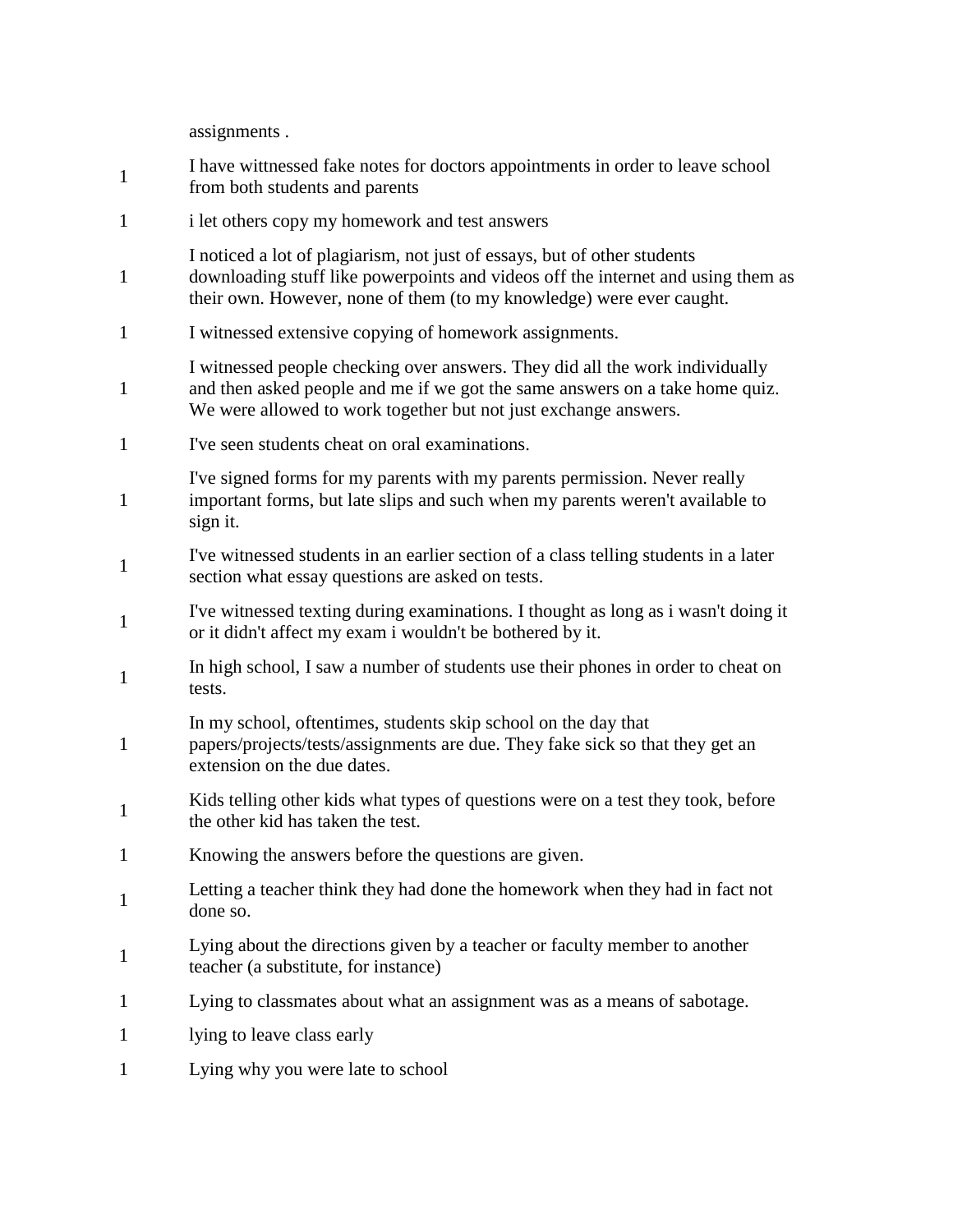| $\mathbf{1}$ | Many students at my school would use their cell phones to look up answers on<br>the internet.                                                                                                                                                                                                                                                                          |
|--------------|------------------------------------------------------------------------------------------------------------------------------------------------------------------------------------------------------------------------------------------------------------------------------------------------------------------------------------------------------------------------|
| $\mathbf{1}$ | My experience with cheating was when I was a freshman and I was in Film<br>Studies. In this class there were 15 seniors and 5 freshman. I was nervous being<br>surrounded by people who were all four years older than me. One boy was<br>copying down his friends math homework and I asked him why he just didn't do<br>it himself because it was only 10 questions. |
| 4            | N/a                                                                                                                                                                                                                                                                                                                                                                    |
| 3            | <b>NA</b>                                                                                                                                                                                                                                                                                                                                                              |
| 605          | none                                                                                                                                                                                                                                                                                                                                                                   |
| $\mathbf{1}$ | none applicable                                                                                                                                                                                                                                                                                                                                                        |
| $\mathbf{1}$ | None, but I'd like to add that there are often circumstances where I would or<br>would not lie or cheat, depedending on the students, teachers or classes involved.                                                                                                                                                                                                    |
| $\mathbf{1}$ | None, I have never seen anyone cheat.                                                                                                                                                                                                                                                                                                                                  |
| $\mathbf{1}$ | None, just the types listed above.                                                                                                                                                                                                                                                                                                                                     |
| $\mathbf{1}$ | None, my high school took the honor code very seriously and so did the student<br>body                                                                                                                                                                                                                                                                                 |
| 19           | None.                                                                                                                                                                                                                                                                                                                                                                  |
| 104          | not applicable                                                                                                                                                                                                                                                                                                                                                         |
| 6            | Not Applicable.                                                                                                                                                                                                                                                                                                                                                        |
| $\mathbf{1}$ | Not sure if it has been covered in one of the options, but my classmates have<br>often written essays about books they never read.                                                                                                                                                                                                                                     |
| 1            | one                                                                                                                                                                                                                                                                                                                                                                    |
| $\mathbf{1}$ | One activity I suppose is dishonest is many of my peers, even those in advanced<br>English classes, do not read the assigned material, even for research papers,<br>while pretending they have read it.                                                                                                                                                                |
| $\mathbf{1}$ | One type of cheating I have witnessed is skipping class in order to postpone<br>taking the test. Another type of cheating I have witnessed is kids taking a test<br>and then telling their friends who hadn't taken it the questions that were on the<br>test.                                                                                                         |
| 1            | People giving out answers to those who will take an exam after them.                                                                                                                                                                                                                                                                                                   |
| 1            | People taking credit for other peoples work                                                                                                                                                                                                                                                                                                                            |
| 1            | People using their phones under their desks to cheat on a test or having notcards<br>on their laps.                                                                                                                                                                                                                                                                    |
|              |                                                                                                                                                                                                                                                                                                                                                                        |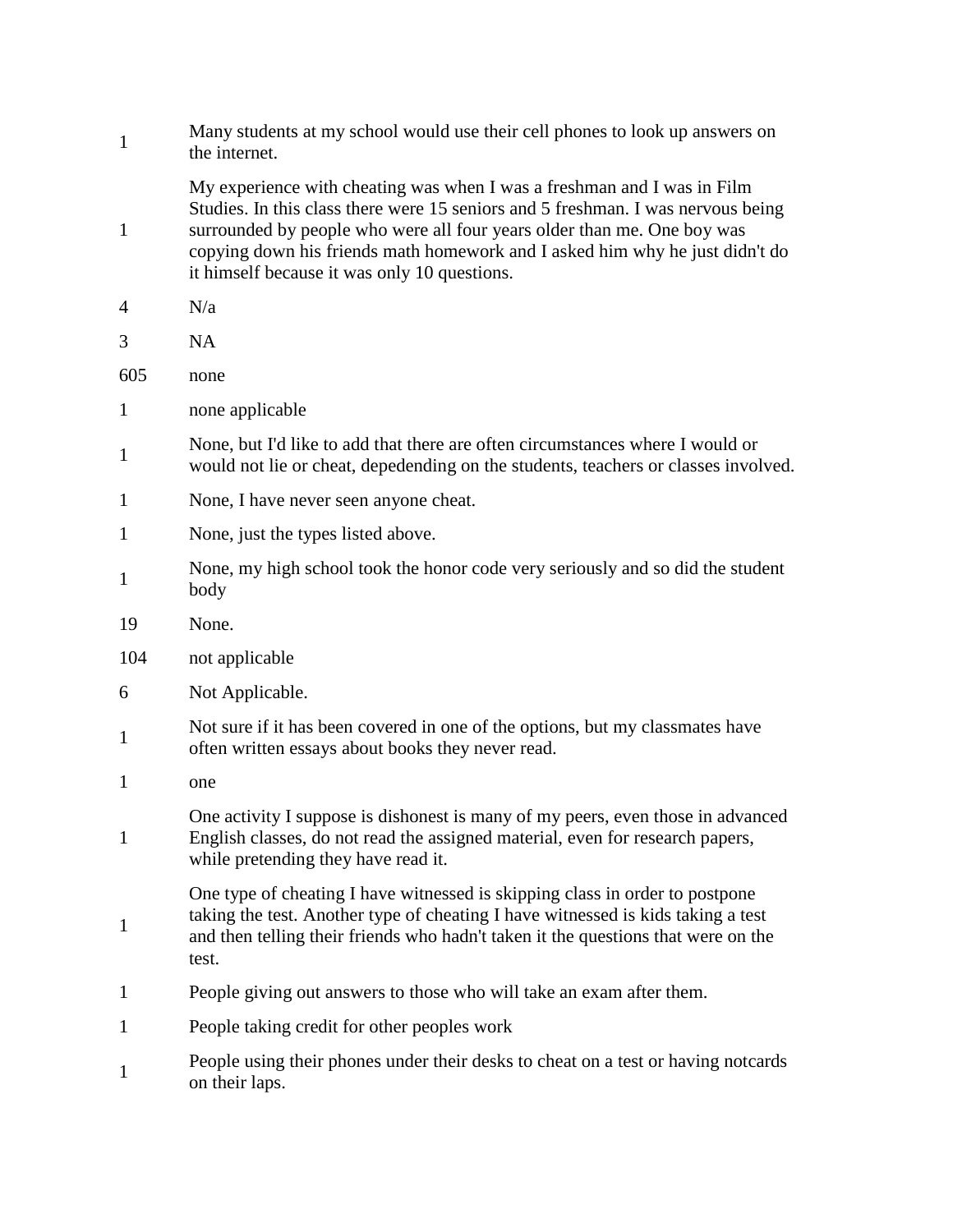- 1 Photocopying an old note which excused you from a class and used it again
- 1 Re-using old assignments
- 1 Recycling of past papers/homework assignments
- 1 Sharing Lab data, or parts of a typed up lab, when the students are required to type up their own lab. Even if the two are partners.

Sometimes teachers would give us our own tests to grade, and one girl in my class erased her answers and changed them to the right answers. Another person would take scan-trons home and then bring them back the next day with changed answers, and she would lie and say "oh the scantron marked me wrong... I got these questions right".

1 Stealing

1

1

- 1 Students had the answer key to a test, and used it on several questions
- 1 Students looking up answers on their cell phone.
- 1 Students sharing answers from a test from one class to another.
- 1 students staying home from school when their assignments were not complete
- 1 Students talking to other students in the same class (but in a different block) that just took an exam or quiz and telling them what will be on it.
- 1 Students using electronic devices (ie. cell phones, iPods) to find the questions and their answers online
- 1 Taking other students work as your own.

1 Teachers allowing some students to have extensions but not others. Students taking/making copies of/taking pictures of tests. Students writing notes on their arms/using their notes, books, and phones/memorizing answers for a test.

- 1 Teachers helping students.
- 1 Texting answers during class
- 1 Texting previous classes

The most common type of dishonesty at my school is forging parent signatures to leave school. With a closed campus, many students (especially seniors) want to leave early or come in late, but can't because of the closed campus. I see or hear about fake notes every single day of senior year.

- 1 There was a group project and when the teacher left the room- the group went completely off topic. When she returned they pretended like they had never stopped discussing what they were supposed to have been discussing.
- 1 Usage of cell phones